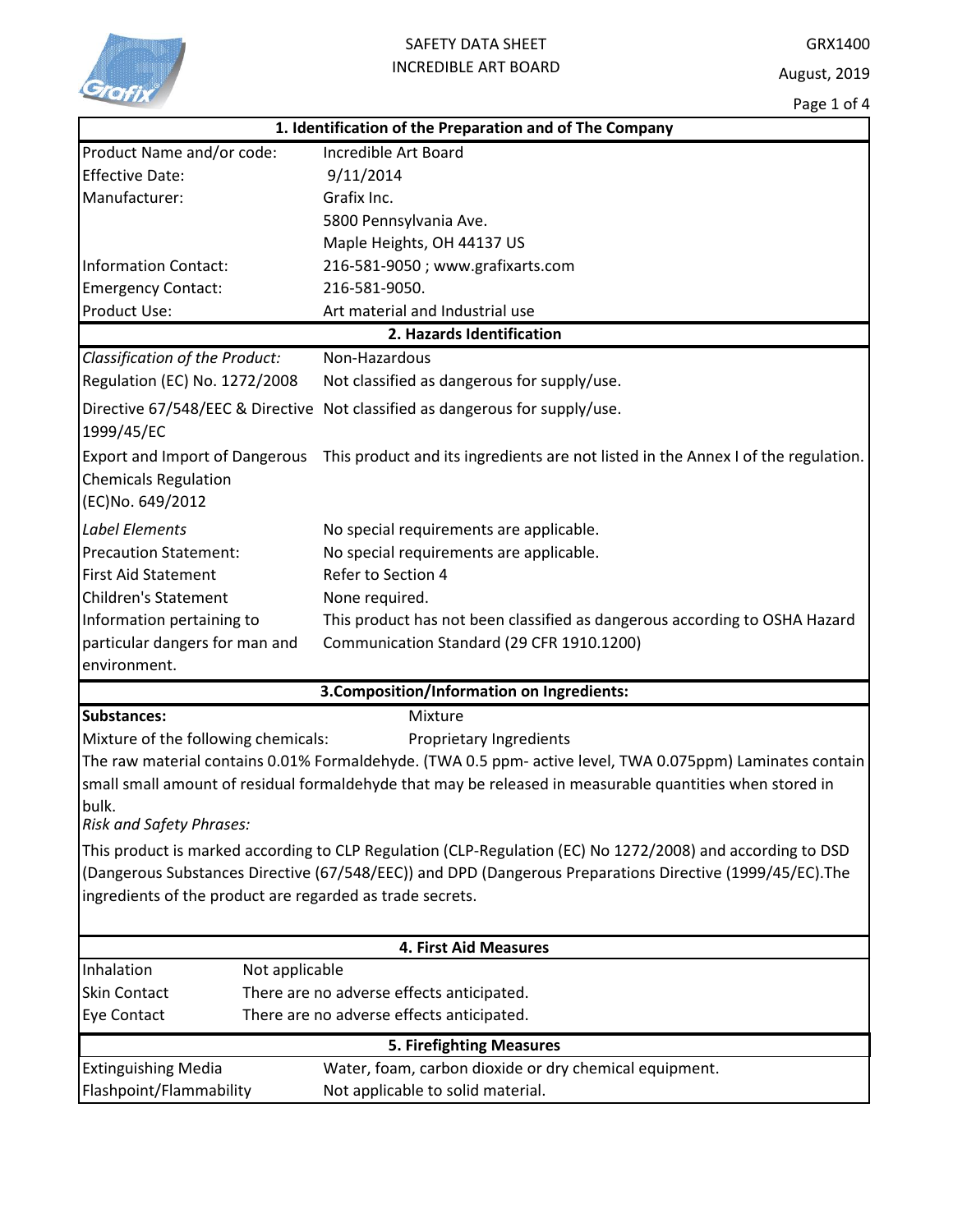

## SAFETY DATA SHEET INCREDIBLE ART BOARD

| <b>6. Accidental Release Measures</b> |                                                                                |  |  |  |
|---------------------------------------|--------------------------------------------------------------------------------|--|--|--|
| <b>Environmental precautions</b>      | None.                                                                          |  |  |  |
| <b>Methods and Materials for</b>      | Not applicable to this kind of material.                                       |  |  |  |
| Containment and Cleaning up           |                                                                                |  |  |  |
| 7. Handling and Storage               |                                                                                |  |  |  |
| Safe Handling                         | Avoid extremes in high temperatures that may cause melting of the product.     |  |  |  |
|                                       |                                                                                |  |  |  |
| <b>Storage</b>                        | Store away from heat and sources of ignition. Do not store in direct sunlight. |  |  |  |
|                                       | Avoid prolonged storage in high or low temperatures. Recommended storage       |  |  |  |
|                                       | temperatures are 20 F to 100 F (-7°C to 38°C)                                  |  |  |  |
|                                       | 8. Exposure Controls/Personal Protection                                       |  |  |  |
| <b>Exposure Limits</b>                | None known.                                                                    |  |  |  |
| Respiratory and Ventilation           | Provide adequate ventilation.                                                  |  |  |  |
| <b>Skin Protection</b>                | Wash off dust with water.                                                      |  |  |  |
| Eye Protection                        | Safety glasses are recommended.                                                |  |  |  |
| 9. Physical and Chemical Properties   |                                                                                |  |  |  |
| Appearance                            | Lightweight foam panel (16" by 24" or 24" by 32") laminated with paper.        |  |  |  |
| <b>Physical State</b>                 | Solid                                                                          |  |  |  |
| Color                                 | White                                                                          |  |  |  |
| Odor                                  | Neutral                                                                        |  |  |  |
| <b>Boiling Point</b>                  | Not applicable                                                                 |  |  |  |
| <b>Melting Point</b>                  | Not available                                                                  |  |  |  |
| <b>Freezing Point</b>                 | Not available                                                                  |  |  |  |
| State (pH)                            | Not applicable                                                                 |  |  |  |
| <b>Specific Gravity</b>               | >1 (Specific Gravity for water is 1)                                           |  |  |  |
| Viscosity                             | Not Known                                                                      |  |  |  |
| Flashpoint                            | Not available                                                                  |  |  |  |
| Vapor Pressure                        | Not applicable                                                                 |  |  |  |
| <b>Vapor Density</b>                  | Not applicable                                                                 |  |  |  |
| Solubility in water                   | Not soluble                                                                    |  |  |  |
|                                       | 10. Stability and Reactivity                                                   |  |  |  |
| Reactivity:                           | Not expected to be reactive.                                                   |  |  |  |
| <b>Chemical Stability</b>             | Product is stable in typical situation and environment.                        |  |  |  |
| <b>Conditions to Avoid</b>            | Avoid extremes in high temperatures.                                           |  |  |  |
| Incompatible materials                | None known.                                                                    |  |  |  |
| <b>Hazardous Decomposition</b>        | Carbon monoxide, carbon dioxide and may be other decompostition                |  |  |  |
| Products                              | products of hydrocarbons.                                                      |  |  |  |
|                                       | 11. Toxicological Information                                                  |  |  |  |
| <b>Health Effects</b>                 | No specific acute health effects and no chronic health effects have been seen  |  |  |  |
|                                       | or are expected.                                                               |  |  |  |
| 12. Ecological Information            |                                                                                |  |  |  |
| Toxicity:                             | Not expected to be harmful to the environment.                                 |  |  |  |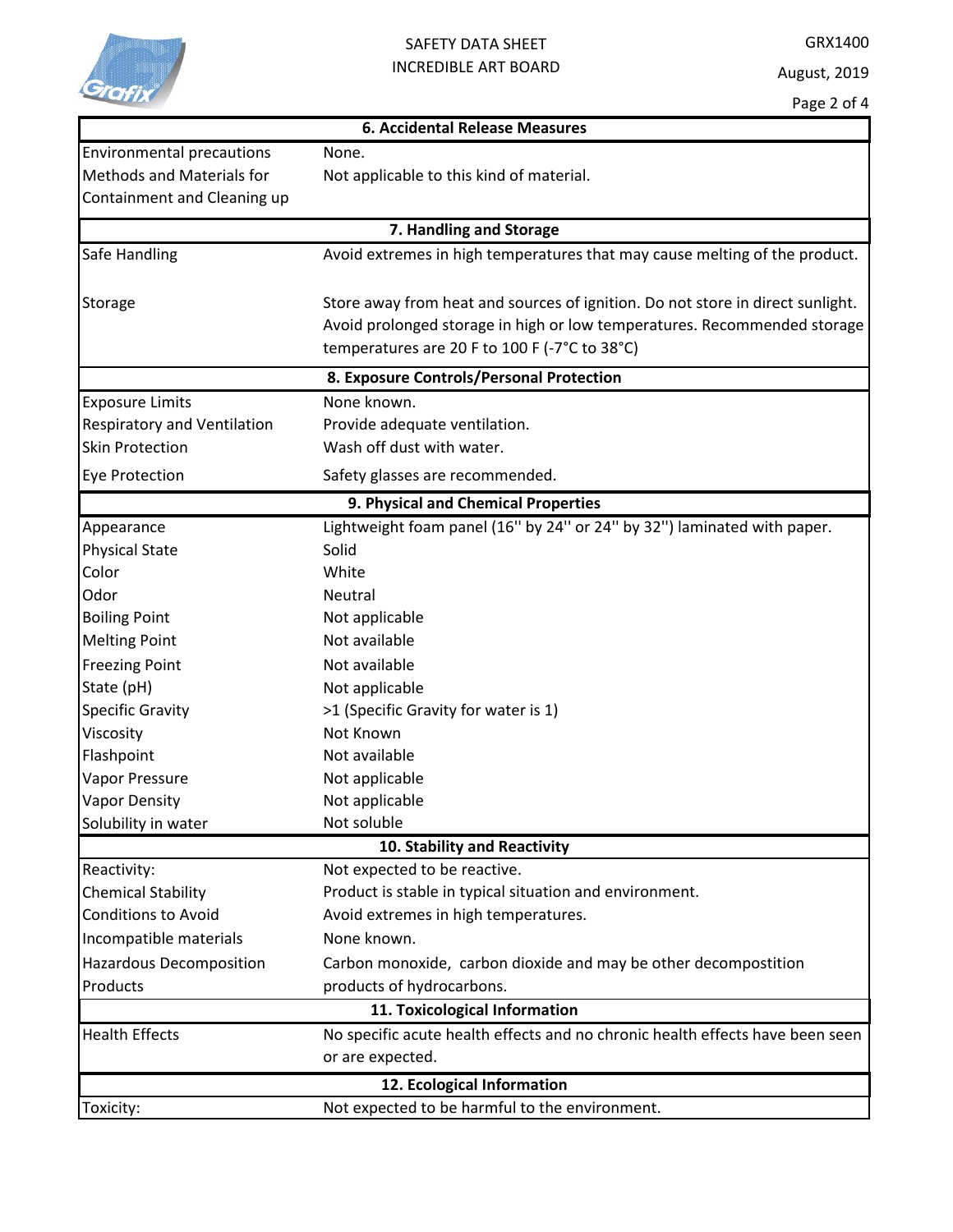

| Aquatic toxicity                                            | No information available. |
|-------------------------------------------------------------|---------------------------|
| Persistence and degradability                               | No information available. |
| Bio accumulative potential                                  | No information available. |
| Mobility in soil                                            | No information available. |
| Additional ecological information No information available. |                           |

## **13. Disposal Considerations**

Dispose of all waste material in accordance with all applicable federal, state and local regulations.

| 14. Transport Information                                                                       |                            |                                    |  |  |
|-------------------------------------------------------------------------------------------------|----------------------------|------------------------------------|--|--|
| <b>UN-NUMBER</b>                                                                                | Not applicable             |                                    |  |  |
| DOT, ADR, IMDG, IATA                                                                            | Not applicable             |                                    |  |  |
| UN proper shipping name                                                                         | Not applicable             |                                    |  |  |
| DOT, ADR, IMDG, IATA                                                                            | Not applicable             |                                    |  |  |
| Transport hazard class(es)                                                                      | Not applicable             |                                    |  |  |
| DOT, ADR, IMDG, IATA                                                                            | Not applicable             |                                    |  |  |
| Class                                                                                           | Not applicable             |                                    |  |  |
| Label                                                                                           | Not applicable             |                                    |  |  |
| <b>Packing Group</b>                                                                            | Not applicable             |                                    |  |  |
| DOT, ADR, IMDG, IATA                                                                            | Not applicable             |                                    |  |  |
| <b>Environmental Hazards</b>                                                                    | Not applicable             |                                    |  |  |
| Special precautions for user                                                                    | Not applicable             |                                    |  |  |
| Transport in bulk according to                                                                  | Not applicable             |                                    |  |  |
| Annex II of Marpol73/878 and                                                                    |                            |                                    |  |  |
| the IBC Code.                                                                                   |                            |                                    |  |  |
|                                                                                                 | 15. Regulatory Information |                                    |  |  |
| Safety, health and environmental regulations/legislation specific for the substance or mixture. |                            |                                    |  |  |
| <b>SARA</b>                                                                                     |                            | Not applicable.                    |  |  |
| Section 355 (extremely hazardous substances)                                                    |                            |                                    |  |  |
| Section 313 (Specific toxic chemical listing)                                                   |                            |                                    |  |  |
| <b>TSCA (Toxic Substance Control Act)</b>                                                       |                            | All ingredients are listed.        |  |  |
| Proposition 65                                                                                  |                            |                                    |  |  |
| Chemicals known to cause cancer                                                                 |                            | Formaldehyde (0.01%)               |  |  |
| This product contains a chemical known to the State of California to cause cancer.              |                            |                                    |  |  |
| Chemicals known to cause reproductive toxicity for females                                      |                            | None of the ingredients are listed |  |  |
| Chemicals known to cause reproductive toxicity for males                                        |                            | None of the ingredients are listed |  |  |
| Chemicals known to cause developmental toxicity                                                 |                            | None of the ingredients are listed |  |  |
| Carcinogenicity categories                                                                      |                            |                                    |  |  |
| <b>EPA (Environmental Protection Agency)</b>                                                    |                            | None.                              |  |  |
| TLV (Threshold Limit Value established by ACGIH)                                                |                            | None.                              |  |  |
| MAK (German Maximum Workplace Concentration)                                                    |                            | None.                              |  |  |
| NOISH-Ca (National Institute for Occupational Safety &                                          |                            |                                    |  |  |
| Health                                                                                          |                            | None.                              |  |  |
| OSHA-Ca (Occupational Safety & Health Administration)                                           |                            | None.                              |  |  |